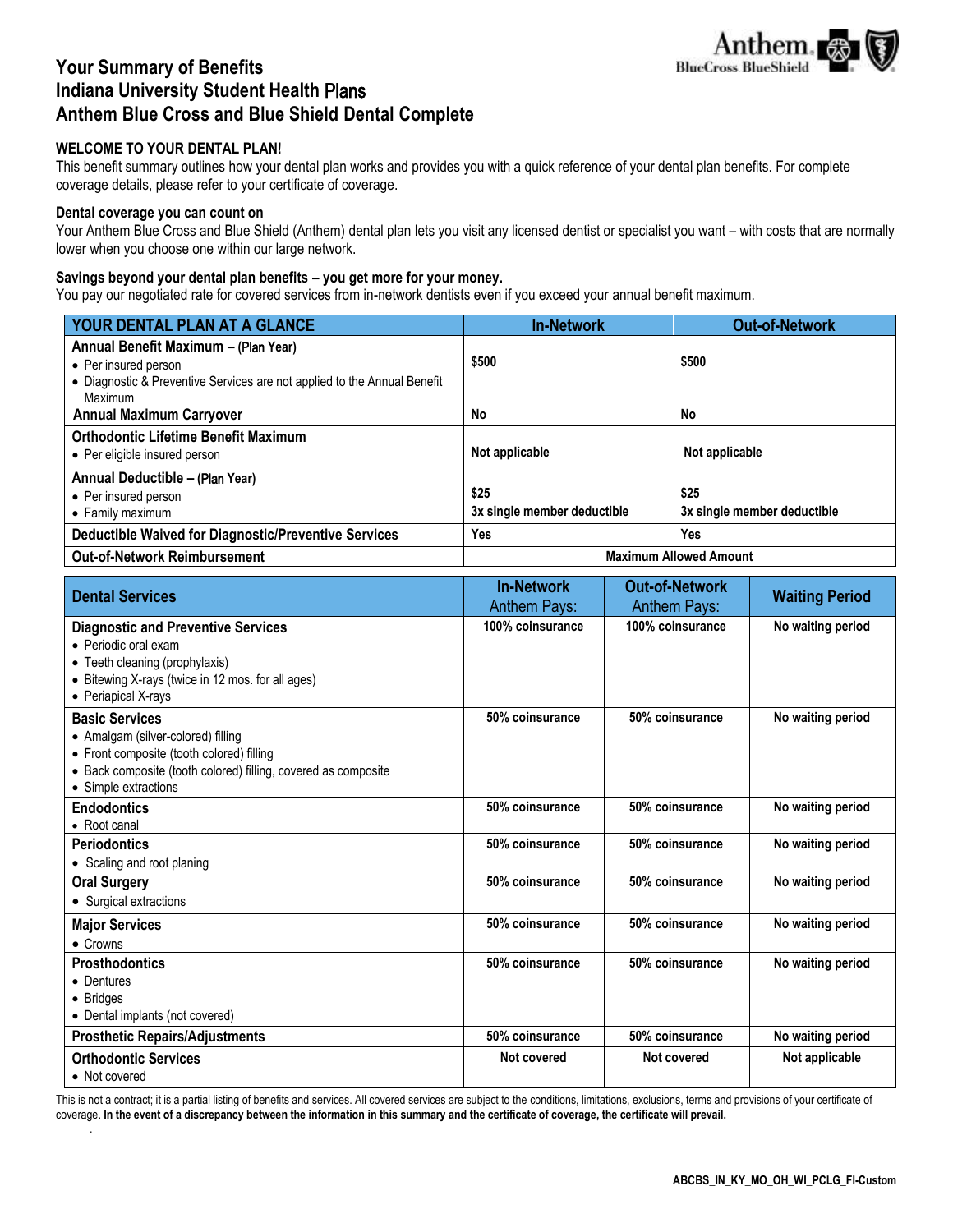

## **Emergency dental treatment for the international traveler**

As an Anthem dental member, you and your eligible, covered dependents automatically have access to the International Emergency Dental Program.\* With this program, you may receive emergency dental care from our listing of credentialed dentists while traveling or working nearly anywhere in the world.

\* The International Emergency Dental Program is managed by an independent company offering dental-management services to Anthem. To learn more about the program, please visit the International Emergency Dental Web site at [www.decare.com/internationalDentalProgram.do.](http://www.decaredental.com/internationalDentalProgram.do)

#### **Promoting healthy mouths for members who are pregnant or living with diabetes**

If you are pregnant or living with diabetes, you can sign up to receive one additional dental cleaning or periodontal maintenance procedure per year.

#### **Finding a dentist is easy**

To select a dentist by name or location, do one of the following:

- Go to anthem.com or the website listed on the back of your ID card.
- Call Anthem dental customer service at the toll-free number listed on the back of your ID card.

#### **TO CONTACT US:**

| Call                                                                                                                                                                                                                                                                                                                                                                                                                                                                                                                                                                                                                                                                                                                                                                                                                                                                                                                                                                                                                                                                                                                                                                                                                                                                                                               | <b>Write</b>                                                                                                                                                                                                                                                                                                                                                                                                                                                                                                                                                                                                                                                                                                                                                                                                                                                                                                                                                                                                                                                                                                                                                                                                                                                                                                                                                                                                                                                                                                                                                                                                                                                                                                                                                                                                                                                | <b>Email</b>                                                           |
|--------------------------------------------------------------------------------------------------------------------------------------------------------------------------------------------------------------------------------------------------------------------------------------------------------------------------------------------------------------------------------------------------------------------------------------------------------------------------------------------------------------------------------------------------------------------------------------------------------------------------------------------------------------------------------------------------------------------------------------------------------------------------------------------------------------------------------------------------------------------------------------------------------------------------------------------------------------------------------------------------------------------------------------------------------------------------------------------------------------------------------------------------------------------------------------------------------------------------------------------------------------------------------------------------------------------|-------------------------------------------------------------------------------------------------------------------------------------------------------------------------------------------------------------------------------------------------------------------------------------------------------------------------------------------------------------------------------------------------------------------------------------------------------------------------------------------------------------------------------------------------------------------------------------------------------------------------------------------------------------------------------------------------------------------------------------------------------------------------------------------------------------------------------------------------------------------------------------------------------------------------------------------------------------------------------------------------------------------------------------------------------------------------------------------------------------------------------------------------------------------------------------------------------------------------------------------------------------------------------------------------------------------------------------------------------------------------------------------------------------------------------------------------------------------------------------------------------------------------------------------------------------------------------------------------------------------------------------------------------------------------------------------------------------------------------------------------------------------------------------------------------------------------------------------------------------|------------------------------------------------------------------------|
| Refer to the toll-free number indicated on the back of your plan ID<br>card to speak with a U.S.-based customer service representative<br>during normal business hours. Calling after hours? We may still be<br>able to assist you with our interactive voice-response system.                                                                                                                                                                                                                                                                                                                                                                                                                                                                                                                                                                                                                                                                                                                                                                                                                                                                                                                                                                                                                                     | Refer to the back of your<br>plan ID card for the address.                                                                                                                                                                                                                                                                                                                                                                                                                                                                                                                                                                                                                                                                                                                                                                                                                                                                                                                                                                                                                                                                                                                                                                                                                                                                                                                                                                                                                                                                                                                                                                                                                                                                                                                                                                                                  | Go to anthem.com or the website<br>listed on the back of your ID card. |
|                                                                                                                                                                                                                                                                                                                                                                                                                                                                                                                                                                                                                                                                                                                                                                                                                                                                                                                                                                                                                                                                                                                                                                                                                                                                                                                    |                                                                                                                                                                                                                                                                                                                                                                                                                                                                                                                                                                                                                                                                                                                                                                                                                                                                                                                                                                                                                                                                                                                                                                                                                                                                                                                                                                                                                                                                                                                                                                                                                                                                                                                                                                                                                                                             |                                                                        |
| <b>Limitations &amp; Exclusions</b>                                                                                                                                                                                                                                                                                                                                                                                                                                                                                                                                                                                                                                                                                                                                                                                                                                                                                                                                                                                                                                                                                                                                                                                                                                                                                |                                                                                                                                                                                                                                                                                                                                                                                                                                                                                                                                                                                                                                                                                                                                                                                                                                                                                                                                                                                                                                                                                                                                                                                                                                                                                                                                                                                                                                                                                                                                                                                                                                                                                                                                                                                                                                                             |                                                                        |
| Limitations - Below is a partial listing of dental plan limitations when these<br>services are covered under your plan. Please see your certificate of coverage<br>for a full list.<br><b>Diagnostic and Preventive Services</b><br>Oral evaluations (exam) - Limited to two per Plan Year<br>Teeth cleaning (prophylaxis) - Limited to two per Plan Year<br>Periapical X-rays, single film - Limited to four films per 12-month period<br><b>Complete series X-rays - (panoramic or full-mouth)</b> Limited to once every 60 months<br>Topical fluoride application - Limited to once every 12 months for members through<br>age 18<br>Sealants - Limited to first and second molars once every 24 months per tooth for<br>members through age 15; sealants may be covered under Diagnostic and Preventive or<br><b>Basic Services.</b><br><b>Basic and/or Major Services**</b><br>Fillings – Limited to once per surface per tooth in any 24 months<br>Space Maintainers - Limited to extracted primary posterior teeth once per lifetime per<br>tooth for members through age 16; space maintainers may be covered under Diagnostic<br>and Preventive or Basic Services.<br><b>Crowns</b> – Limited to once per tooth in a seven-year period<br>Fixed or removable prosthodontics - dentures, partials, bridges | ** Waiting periods for endodontic, periodontic and oral surgery services may differ from<br>other Basic Services or Major Services under the same dental plan. There may be a<br>waiting period of up to 24 months for replacement of congenitally missing teeth or teeth<br>extracted prior to coverage under this plan.<br>ADDITIONAL LIMITATION FOR ORTHODONTIC SERVICES - if Orthodontia is<br>included as a benefit of your dental plan<br>Orthodontia Limited to one course of treatment per member per lifetime<br>Exclusions - Below is a partial listing of noncovered services under your<br>dental plan. Please see your certificate of coverage for a full list.<br>Services provided before or after the term of this coverage - Services received<br>before your effective date or after your coverage ends, unless otherwise specified in the<br>dental plan certificate<br>Orthodontics (unless included as part of your dental plan benefits) – Orthodontic<br>braces, appliances and all related services<br><b>Cosmetic dentistry - Services provided by dentists solely for the purpose of improving</b><br>the appearance of the tooth when tooth structure and function are satisfactory and no<br>pathologic conditions (cavities) exist<br>Drugs and medications - Intravenous conscious sedation, IV sedation and general<br>anesthesia when performed with nonsurgical dental care<br>Analgesia, analgesic agents, anxiolysis nitrous oxide, therapeutic drug injections,<br>medicines or drugs for nonsurgical or surgical dental care except that intravenous<br>conscious sedation is eligible as a separate benefit when performed in conjunction with<br>complex surgical services.<br>Extractions - Surgical removal of third molars (wisdom teeth) that do not exhibit<br>symptoms or impact the oral health of the member |                                                                        |
| Covered once in any seven-year period; benefits are provided for the replacement of an<br>existing bridge, denture or partial for members age 16 or older if the appliance is seven<br>years old or older and cannot be made serviceable.<br>Root canal therapy - Limited to once per lifetime per tooth; coverage is for permanent<br>teeth only.<br><b>Periodontal surgery - Limited to one complex service per single tooth or quadrant in</b><br>any 36 months, and only if the pocket depth of the tooth is five millimeters or greater<br>Periodontal scaling and root planing - Limited to once per quadrant in 36 months,<br>when the tooth pocket has a depth of four millimeters or greater<br><b>Brush biopsy - (Not covered)</b>                                                                                                                                                                                                                                                                                                                                                                                                                                                                                                                                                                       |                                                                                                                                                                                                                                                                                                                                                                                                                                                                                                                                                                                                                                                                                                                                                                                                                                                                                                                                                                                                                                                                                                                                                                                                                                                                                                                                                                                                                                                                                                                                                                                                                                                                                                                                                                                                                                                             |                                                                        |

The in-network dental providers mentioned in this communication are independently contracted providers who exercise independent professional judgment. They are not agents or employees of Anthem..

Anthem Blue Cross and Blue Shield is the trade name of: In Indiana: Anthem Insurance Companies, Inc. In Kentucky: Anthem Health Plans of Kentucky, Inc. In Missouri (excluding 30 counties in the Kansas City area): RightCHOICE® Managed Care, Inc. (RIT), Healthy Alliance® Life Insurance Company (HALIC), and HMO Missouri, Inc. RIT and certain affiliates administer non-HMO benefits underwritten by HALIC and HMO benefits underwritten by HMO Missouri, Inc. RIT and certain affiliates only provide administrative services for self-funded plans and do not underwrite benefits. In Ohio: Community Insurance Company. In Wisconsin: Blue Cross Blue Shield of Wisconsin ("BCBSWI") underwrites or administers PPO and indemnity policies and underwrites the out of network benefits in POS policies offered by Compcare Health Services Insurance Corporation ("Compcare") or Wisconsin Collaborative Insurance Company ("WCIC"); Compcare underwrites or administers HMO or POS policies; WCIC underwrites or administers Well Priority HMO or POS policies. Independent licensees of the Blue Cross and Blue Shield Association. ANTHEM is a registered trademark of Anthem Insurance Companies, Inc. The Blue Cross and Blue Shield names and symbols are the registered marks of the Blue Cross and Blue Shield Association. 09/2016